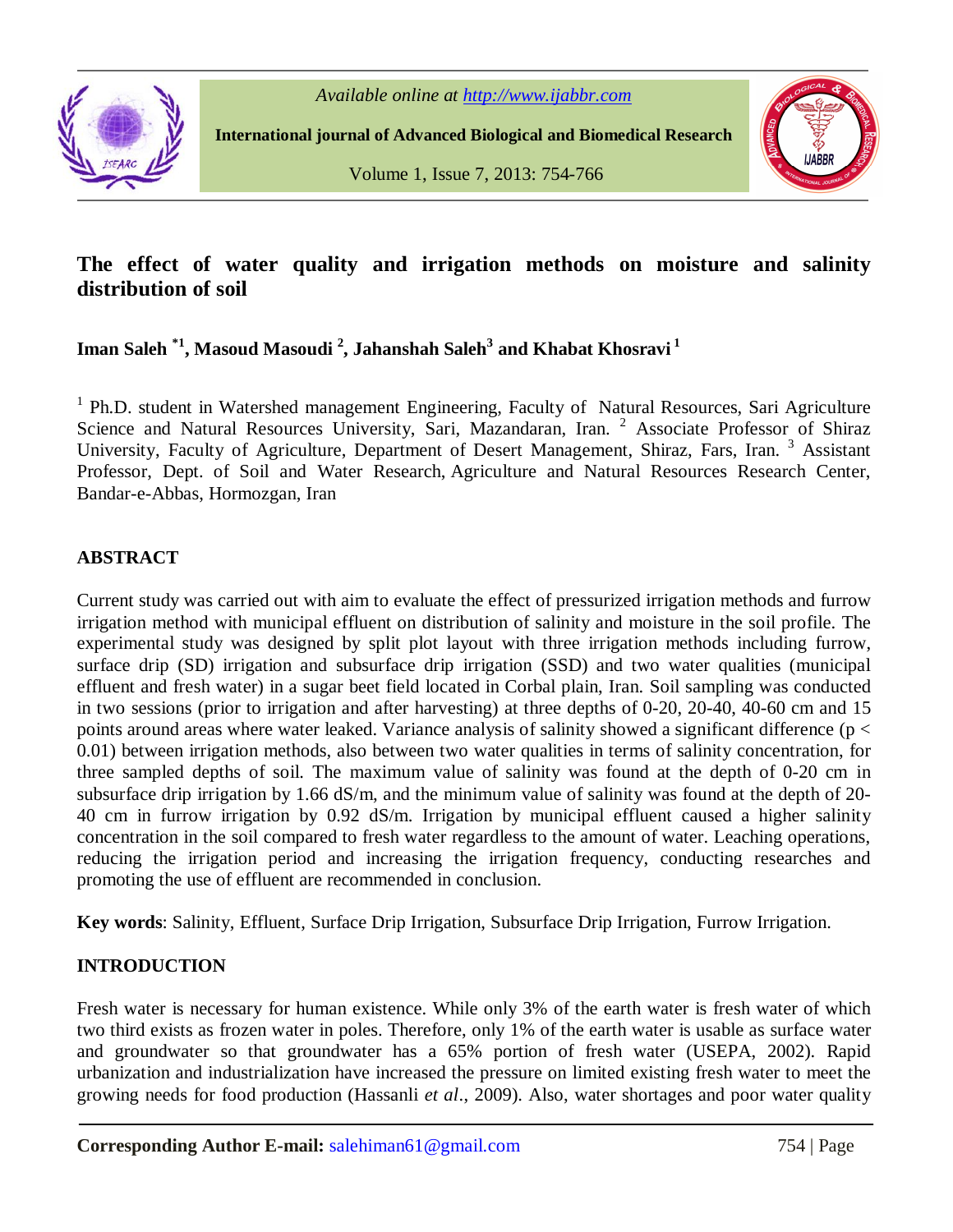are critical issues in many areas throughout world. With rapid increases in population, rising standards of living and shortage of water resources in urban areas, use of alternative water resources such as municipal reclaimed water and other sources of non-potable waters to irrigate landscapes is unavoidable (Genhua and Raul, 2010).While Iran has serious problems related to fresh water resources, and water crisis would be a considerable issue in long time, attention to non conventional water resources is an unavoidable necessity. Concentration of industrial and population centers make a huge volume of municipal effluent (Bouri *et al*., 2008). Some studies have shown that, the best way for effluents disposal after the primary treatment stages is to use them in agriculture (Pescod, 1992). Unconventional waters such as saline drainage waters and effluents can be effective to fill the gap between accessible fresh water sources and demand for fresh water (Murtaza, 2006). Some impacts of even treated effluent on the soil considering its quality include; increasing microbiological contamination of soil, increasing heavy metals and organic matter and particularly increasing salinity in the soil. Considering when water becomes wastewater, its minerals would increase 300-800 mg/L (Hassanli *et al*., 2009); water salinity can cause soil salinization, soil toughness, and can decrease soil productivity. A potential concern is the elevated salt levels in alternative waters (Genhua and Raul, 2010) and the main obstacle for extending their use is resulted from their quality (Fernandez-Galvez *et al*., 2010). Since, salinity is a limiting factor of plant growth and considered as a desertification index, understanding how salt is distributed in soil profile can be helpful to reduce local impacts of salinity on plants. Drip irrigation methods may play an important role in efficient use of water but there is still limited information about their use in arid countries such as Iran (Hassanli *et al*., 2009). Therefore, it seems an essential issue to evaluate the processes of salinity changes by various irrigation methods especially when using unconventional waters in order to select a proper management to use such water quality particularly in arid, semi-arid areas and sensitive regions to desertification. History of the effluent use in Europe back to 1800 AD: dating of farms irrigated by effluent in Paris, France back to 1868 AD. The area of agricultural lands irrigated by effluent was appropriately 1000 ha. In 1904 since Seine River had been dry, more than 5000 ha of marginal lands was irrigated by domestic effluent. Hassanli *et al*. (2009) implemented an experiment to evaluate the effects of irrigation method and water quality on sugar beet yield, percentage of sugar content and irrigation water use efficiency (IWUE). Statistical testing indicated that the irrigation method and water quality had a significant effect (at the level of 1%) on sugar beet root yield, sugar yield, and IWUE. In addition, irrigation by effluent led to an increase in the net sugar yield due to the increase in the sugar beet root yield. Identifying the effects of irrigation by effluent on soil pollution has been recommended at the end of this study. Genhua and Raul (2010) conducted a review on salt tolerance of landscape plants and their physiological responses to salinity stress. They reported that plant species, dominant salt type, substrate, irrigation method and management, and environmental conditions affect plant responses to salinity stress. Perez (2003) irrigated a wide area and showed that, various amounts of water salinity have a significant effect on soil specifications especially on soil salinity. He also believes that using effluent with weak treatment can have harmful effects on environment and can accelerate desertification. Klay *et al*. (2010) examined seven irrigated sub-perimeters and seven profiles which differed by soil composition, texture and structure and irrigation periods (from zero to 14 years). They announced that soil salinization is caused by high wastewater salinity and increases in irrigation period. Heavy metal content increases with irrigation period, especially for Pb (1010– 1890 mg/kg) and Cd (2–20 mg/kg). The pH values of the water and soil are slightly basic. The metals' migration will especially depend on the organic carbon concentration and the soil nature. Ghadir *et al*. (2001) evaluated the effect of irrigation by saline water (2.9 dS/m) on soil salinity and acidity. They announced that after an irrigation session by saline water, soil salinity increased and the salinity in upper 15 cm of the soil surface was higher. Hassanli *et al*. (2007) evaluated the use of municipal effluent for 14 tree species within 25 months in Southern Iran from 2003 to 2005. They indicated that the applied effluent had no adverse effect on soil properties. The soil salinity decreased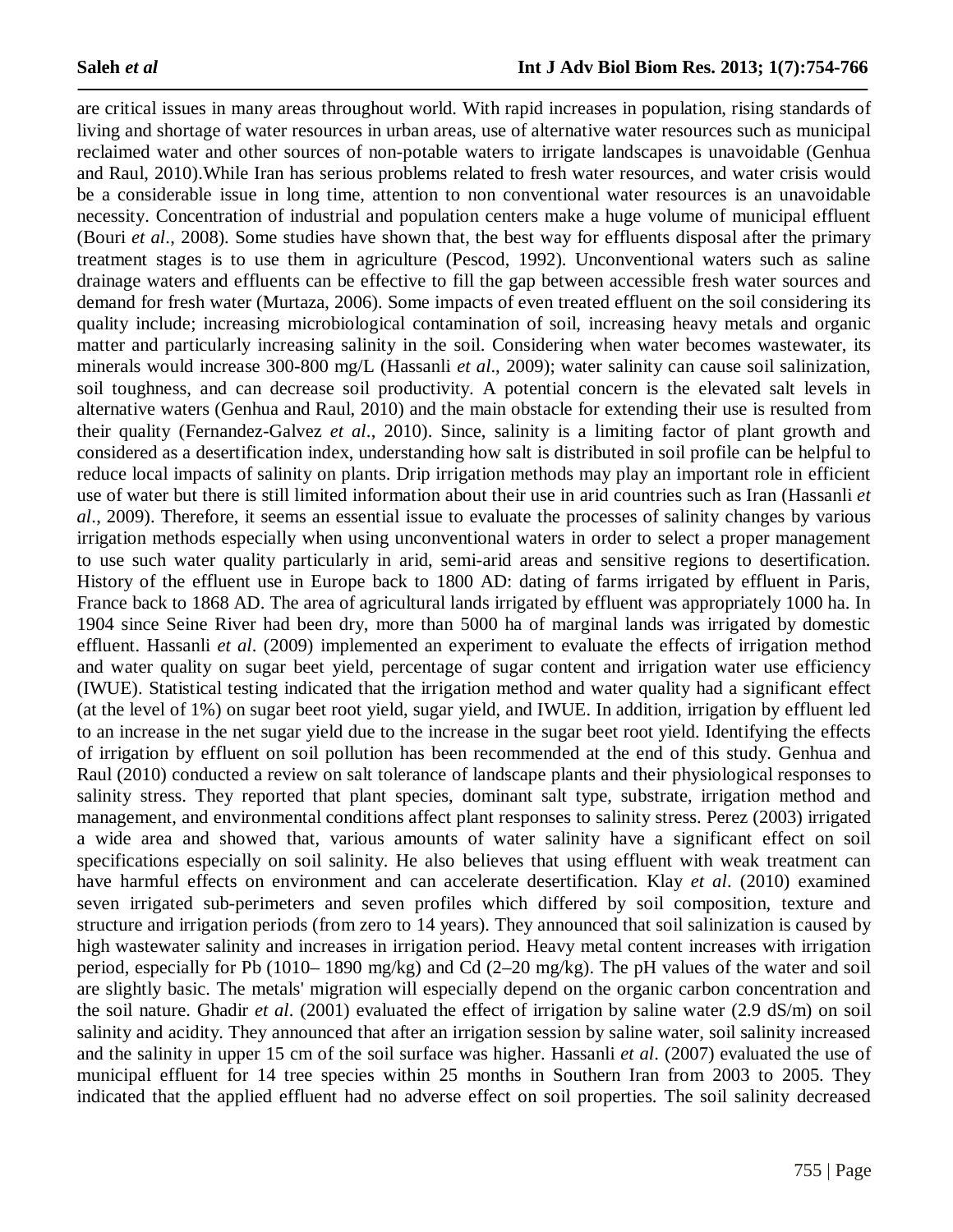from 8.2, 6.8 and 7.0  $dSm^{-1}$  to 1.07, 1.12 and 3.5  $dSm^{-1}$  in the soil layers of 0–30, 30– 60 and 60–90 cm respectively. Reuse of municipal treated effluents is highly recommended in irrigation particularly in arid and semi arid regions for plantations by drip systems. Pescod (1992) compared advantages and disadvantages of various irrigation methods while operation of municipal effluent and reported that, drip irrigation mitigates the problems caused by using effluent. Abduljavad *et al*. (2005) studied the effect of management of irrigation by saline water and salt tolerant tomato species. They mentioned that, drip irrigation is much more proper in terms of efficiency and saline water use. Hassanli et al. (2005) irrigated 14 various tree species during 25 months and announced that, soil salinity at depths of 0-30, 30-60 and 60-90 cm reduced from 8.2, 6.8 and 7 dS/m to 1.07, 1.12 and 3.5 dS/m respectively.

#### **MATERIALS AND METHODS**

In order to evaluate the effect of two water qualities (treated municipal effluent and fresh water) and three irrigation methods (surface drip irrigation or tape, subsurface drip irrigation and furrow) on salinity and moisture distribution in sugar beet cultivation, an experiment was conducted in the refinery station of Marvdasht, Iran with 340 mm annual precipitation and 2585 mm annual evaporation. The experiment was performed by split plot layout with three main factors (subsurface drip irrigation, surface drip irrigation and furrow) and two sub-factors (municipal effluent and fresh water) and three replications (totally 18 plots with size 6m by 7m) in a sugar beet field. For furrow irrigation method equipped by hydroflume, water entered the furrows by a 6 inch pipe and through an aperture which had been made in front of each furrow. In surface drip irrigation (SD) method which has some advantages such as high efficiency, to reduce evaporation and capability to mitigate environmental impacts while irrigation by municipal effluent, water was distributed through 16 mm lateral pipes along the plants. In subsurface drip irrigation (SSD) which in addition to advantages of surface drip irrigation, can prevent direct contact between human and wastewater, water was given the plants by plastic 16 mm pipes which were placed under the soil surface and at a depth of 15-20 cm, through automatic droppers. Diameters of polyethylene main pipes, manifold pipes and lateral pipes were respectively 50, 32 and 16 mm. Droppers of both pressurized irrigation methods were automatic and were placed with 30 cm distance from each other with 1.33 L/S water flow rate. Irrigation systems and considered plots were designed and performed after determining the location of each treatment and corresponding plots. Some characteristics of two studied water qualities have been presented in Table 1. and some soil characteristics of the experimental field before planting have been shown in Table 2.

| Type of<br>water | $EC(dS/m)$ pH SAR $CO3H$ Cl SO <sub>4</sub> $Ca+2$ Mg <sup>+2</sup> Na <sup>+</sup> |           |                                               |  |                      |      | $K^+$ |
|------------------|-------------------------------------------------------------------------------------|-----------|-----------------------------------------------|--|----------------------|------|-------|
|                  |                                                                                     |           |                                               |  | $(\text{meq}/L)$     |      |       |
| Effluent         | 1.52                                                                                |           | 7.62 4.29 8.46 4.76 1.83 3.41 3.14 7.77 0.134 |  |                      |      |       |
| F.Water          | 0.509                                                                               | 7.77 0.89 | 3.47                                          |  | $1.5$ 0.83 3.03 1.05 | 1.28 | 0.027 |

**Table 1.** Chemical characteristics of irrigation water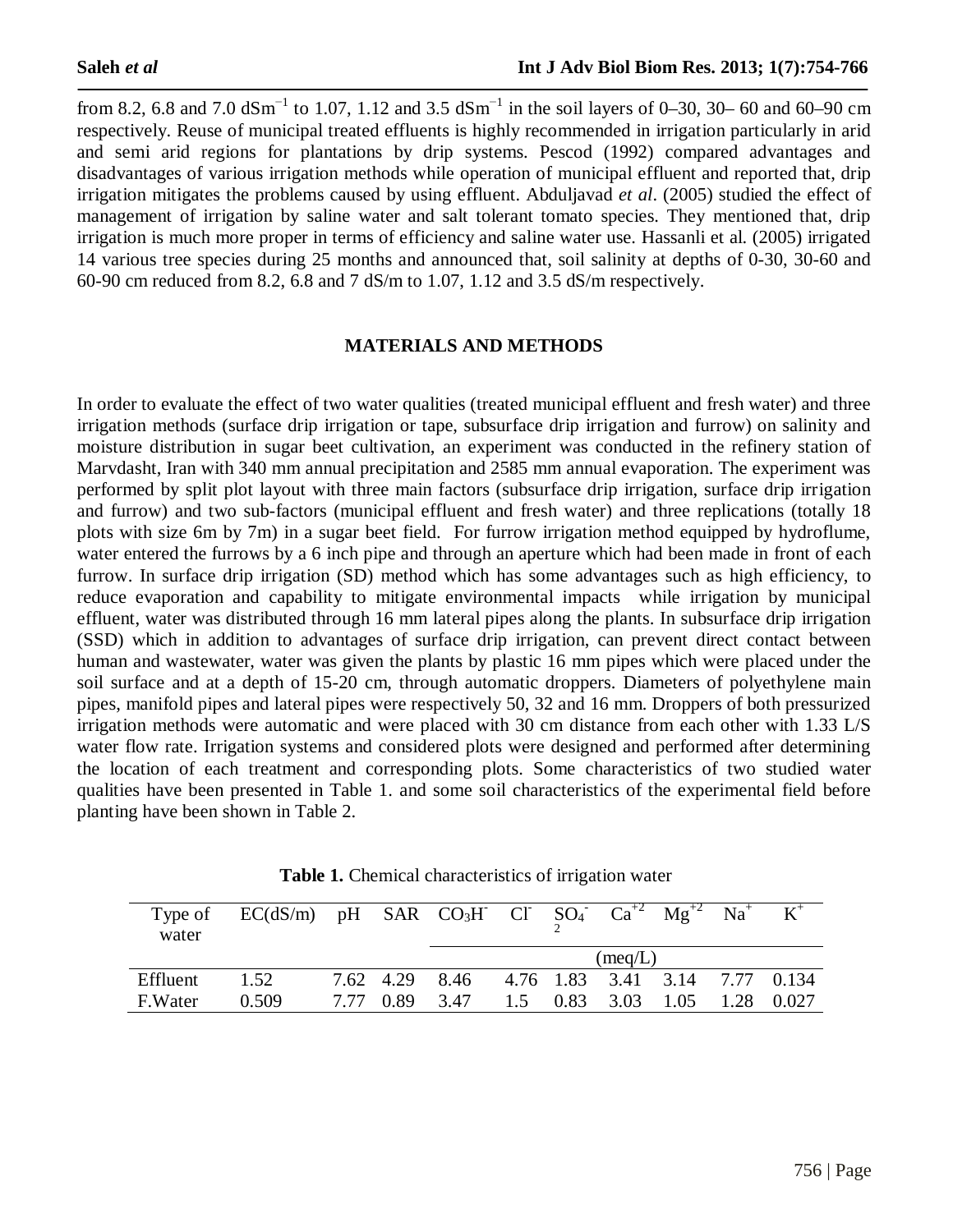| Depth Clay |                   |      | Silt Sand EC |                 | pH | Organic SAR $N(\%)$ |       |              | P     | K     |
|------------|-------------------|------|--------------|-----------------|----|---------------------|-------|--------------|-------|-------|
| $\rm (cm)$ | $\mathcal{O}_0$ ) | (%)  | (% )         | dS/m            |    | $carbon(\%)$        |       |              | (ppm) | (ppm) |
| $0-20$     | 45                | 43.3 |              | 11.3 0.703 8.33 |    | 0.996               | 0.359 | 0.091        | 18.79 | 550   |
| $2 - 40$   | 46                | 44   | 10.6         | 1.086 8.3       |    | 0.76                | 0.508 | 0.07         | 16.71 | 445   |
| $4 - 60$   | 49.3              | 40   | 10.6         | 1.278           | 83 | 0.57                |       | 1.425 0.0735 | 14.62 | 410   |
| 60-80      | 50                | 45   | 10           | 2.353 8.28      |    | 0.76                | 2.529 | 0.065        | 9.61  | 340   |

**Table 2.** Soil chemical and physical characteristics before planting

15 soil samples were taken at each sampling step after determining the middle point of each plot close to the water leaking point in pressurized irrigation methods and with distances of 15 and 30 cm. Soil sampling was carried out in 2 steps including, before planting and after harvesting sugar beet with 8 months interval. Soil samples were produced weighing 300-400 gr and transferred by especial plastic containers to the laboratory. Taken samples were immediately transferred to the laboratory and were divided into two parts to measure the soil moisture, salinity and acidity. To measure the weighted soil moisture, prepared samples were weighted by a digital scale (model: sartorus GM 3101) with 0.1 gr accuracy. Then soil samples were kept in an oven for 24 hours under 105 °C temperature to determine their dry weight. After 24 hours, samples were weighted again. The weighted soil moisture was determined by calculating the difference between dry weight and wet weight divided by the weight of dry soil (Equation 1).

$$
\theta = \frac{Mw - Md}{Md} \cdot 100 \tag{1}
$$

Where

: Percentage of weighted soil moisture Mw: The weight of wet soil Md: The weight of dry soil

Electrical conductivity (EC) was used in order to determine the amount of salinity.

To measure EC of saturated extract, firstly a saturated extract of soil sample was produced then, soil salinity was measured by a digital EC Meter (model: JENWAY 4150) for all samples. Statistical analysis was accomplished by SAS software.

# **RESULTS AND CONCLUSION**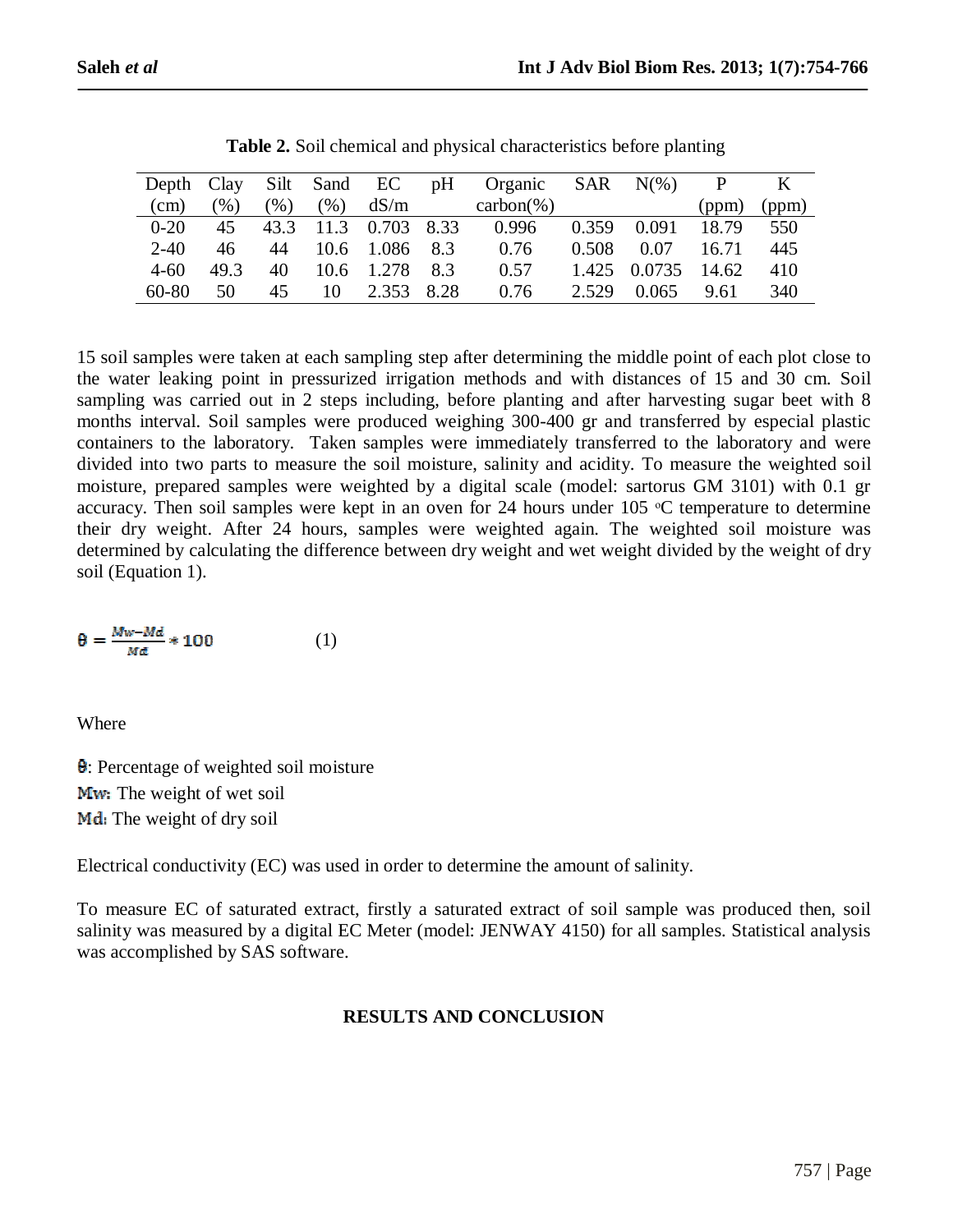## **1. Soil moisture**

Comparing mean amounts of moistures showed that in the first sampling step, the maximum amount of soil moisture among pressurized irrigation methods occurred at the depth of 40-60 cm with a weighted moisture by 16% in surface drip irrigation while, at the depth of 40-60 cm of furrow irrigation method there was a significant increase in the amount of soil moisture (16.5%) compared with other methods that probably is due to greater volume of used water in this method than other methods, leaking and more percolation of irrigation water. In the second sampling, the most amount of soil moisture was found at the depth of 0-20 cm in surface drip irrigation with a weighted moisture of 17.4% while, and at greater depths, the maximum amount of soil moisture was found in furrow irrigation method at the depth of 40- 60 cm with an average of 19.6% weighted moisture. As it can be seen in Table 3. the amount of soil moisture at the deeper points (40-60 cm) in furrow method is greater than others.Totally, furrow irrigation method caused more soil moisture increase in lower depths due to greater volume of used water (11400 m3) during the growth period comparing other methods (8200 m3). Also the minimum amount of soil moisture in the soil surface was found in furrow method that surface evaporation is the reason of this happening.

| Irrigation |          | Soil weighted moisture (%) |                   | Soil weighted moisture (%)<br>(Second sampling step) |                   |                   |  |  |  |
|------------|----------|----------------------------|-------------------|------------------------------------------------------|-------------------|-------------------|--|--|--|
| Method     |          | (First sampling step)      |                   |                                                      |                   |                   |  |  |  |
|            | $0 - 20$ | $20 - 40$                  | $40 - 60$         | $0 - 20$                                             | $20 - 40$         | $40 - 60$         |  |  |  |
|            | (cm)     |                            |                   |                                                      |                   |                   |  |  |  |
| Furrow     | 11.8a    | $15.2$ ab                  | 16.6 a            | 15.5c                                                | 18.7a             | 19.6a             |  |  |  |
| S.S.D      | 12.3a    | 15.5 h                     | 15.8 <sub>b</sub> | 16.2 <sub>b</sub>                                    | 17.3 <sub>b</sub> | 17.7 h            |  |  |  |
| S.D        | 11.5 a   | 13.8 <sub>b</sub>          | $16$ ab           | 17.4a                                                | 15.5c             | 17.6 <sub>b</sub> |  |  |  |

**Table 3.** Comparison of soil weighted moisture means in various layers of the soil affected by different irrigation methods

\*: Means with dissimilar letters in each column have significant difference at the level of 5% based on Duncan Test.

Soil moisture variations in various treatments and depths in the first and second sampling steps have been shown in figure 1. and figure 2. As the figures suggest, in the first sampling the amount of surface soil moisture was less than the depth of 20-40 cm and at the depth of 20-40 cm soil moisture was less than 40- 60 cm depth and it was true for all treatments. The same situation is seen in figure (2) with less difference. Based on this figure despite of the first sampling step, soil moisture was higher in the soil of surface drip irrigation plot for both used water qualities.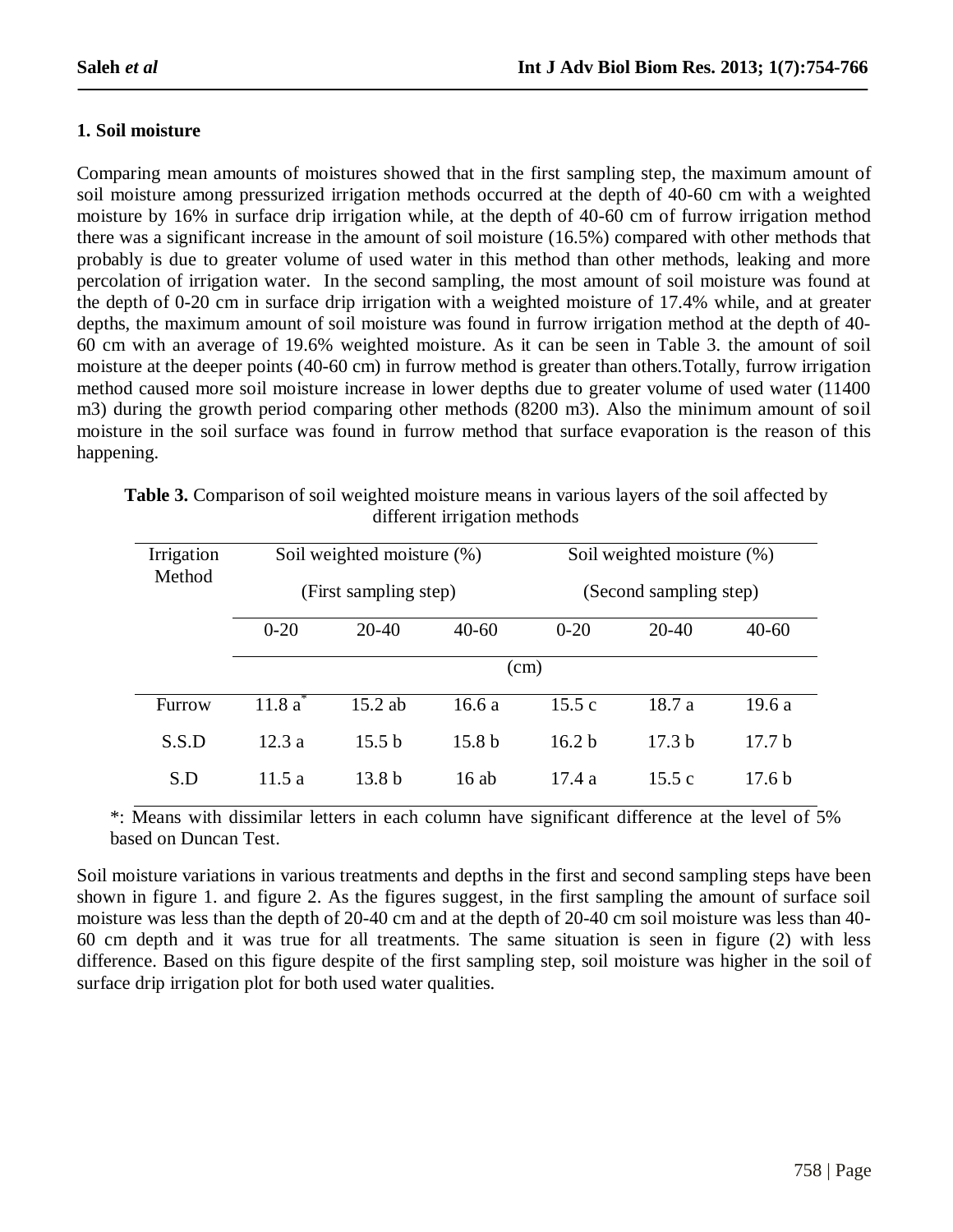

Figure 1. Soil moisture variations in various treatments and depths in the first soil sampling step



**Figure 2.** Soil moisture variations in various treatments and depths in the second soil sampling step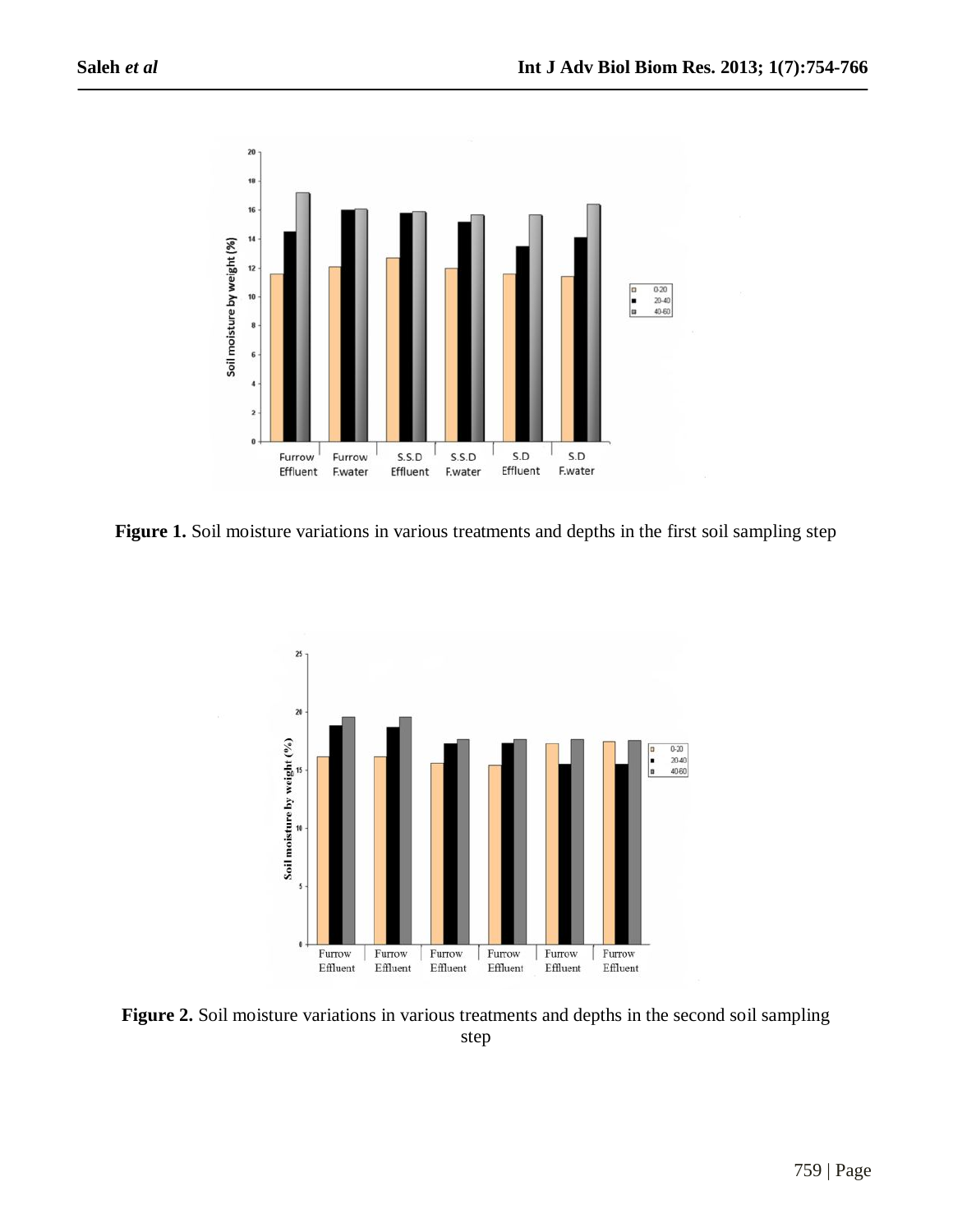## **2. Soil salinity**

Secondary salinity is a serious problem in irrigated crop lands in arid and semi-arid regions so, evaluating the salinity distribution in various irrigation methods can be effective for salinity management. In the first sampling step, the plots irrigated by furrow method with the average salinity of 1.2, 1.07 and 1.09 dS/m respectively at the depths of 0-20, 20-40 and 40-60 cm had a significant decrease comparing the amount of salinity accumulation in other irrigation methods. In the second soil sampling also, the minimum amount of soil salinity (EC) was found in furrow irrigation by 1.32, 0.92 and 1.1 dS/m at the depths of 0- 20, 20-40 and 40-60 cm respectively.

| Irrigation<br>Method |           | EC(Ds/m)              |                   | EC(Ds/m)<br>(Second sampling step) |                   |                   |  |  |  |
|----------------------|-----------|-----------------------|-------------------|------------------------------------|-------------------|-------------------|--|--|--|
|                      |           | (First sampling step) |                   |                                    |                   |                   |  |  |  |
|                      | $0 - 20$  | $20-40$               | $40 - 60$         | $0 - 20$                           | $20-40$           | $40 - 60$         |  |  |  |
|                      | (cm)      |                       |                   |                                    |                   |                   |  |  |  |
| Furrow               | $1.2 b^*$ | 1.07 <sub>b</sub>     | 1.09 <sub>b</sub> | 1.32c                              | 0.92c             | 1.1c              |  |  |  |
| S.S.D                | 1.7a      | 1.25a                 | 1.27a             | 1.66a                              | 1.29 <sub>b</sub> | 1.58a             |  |  |  |
| S.D                  | 1.9a      | 1.38a                 | $1.17$ ab         | 1.53 <sub>b</sub>                  | 1.39a             | 1.45 <sub>b</sub> |  |  |  |

| <b>Table 4.</b> Comparison of salinity means $(dS/m)$ in various soil layers affected by irrigation |  |         |  |  |  |  |
|-----------------------------------------------------------------------------------------------------|--|---------|--|--|--|--|
|                                                                                                     |  | methods |  |  |  |  |

\*: Means with dissimilar letters in each column have significant differences at the level of 5% based on Duncan Test.

In total, furrow irrigation method caused less salinity (EC) in the soil due to using more water volume comparing other irrigation methods. Comparison of surface drip irrigation and subsurface drip irrigation methods in the first sampling step showed higher salinity (EC) at the depths of 0-20 and 20-40 cm in surface drip irrigation method and at 40-60 cm depth in subsurface drip irrigation method. However, there was not statistically a significant difference between these two irrigation methods at the depths of 0-20 and 20-40 cm. In the second sampling step, the maximum amount of EC (1.66 dS/m) was found at the depth of 0-20 cm in subsurface drip irrigation. On the other hand, the minimum measured soil salinity was in furrow irrigation method with 0.92 dS/m of electrical conductivity at the depth of 20-40 cm. In 40-60 cm depth also, subsurface drip irrigation showed less soil salinity comparing other methods. Irrigation with municipal effluent caused to increase soil salinity in both soil samplings and all three depths compared to fresh water. Maximum amount of salinity caused by irrigation by municipal effluent was seen at the depth of 0-20 with 1.82 dS/m of EC (Table 5).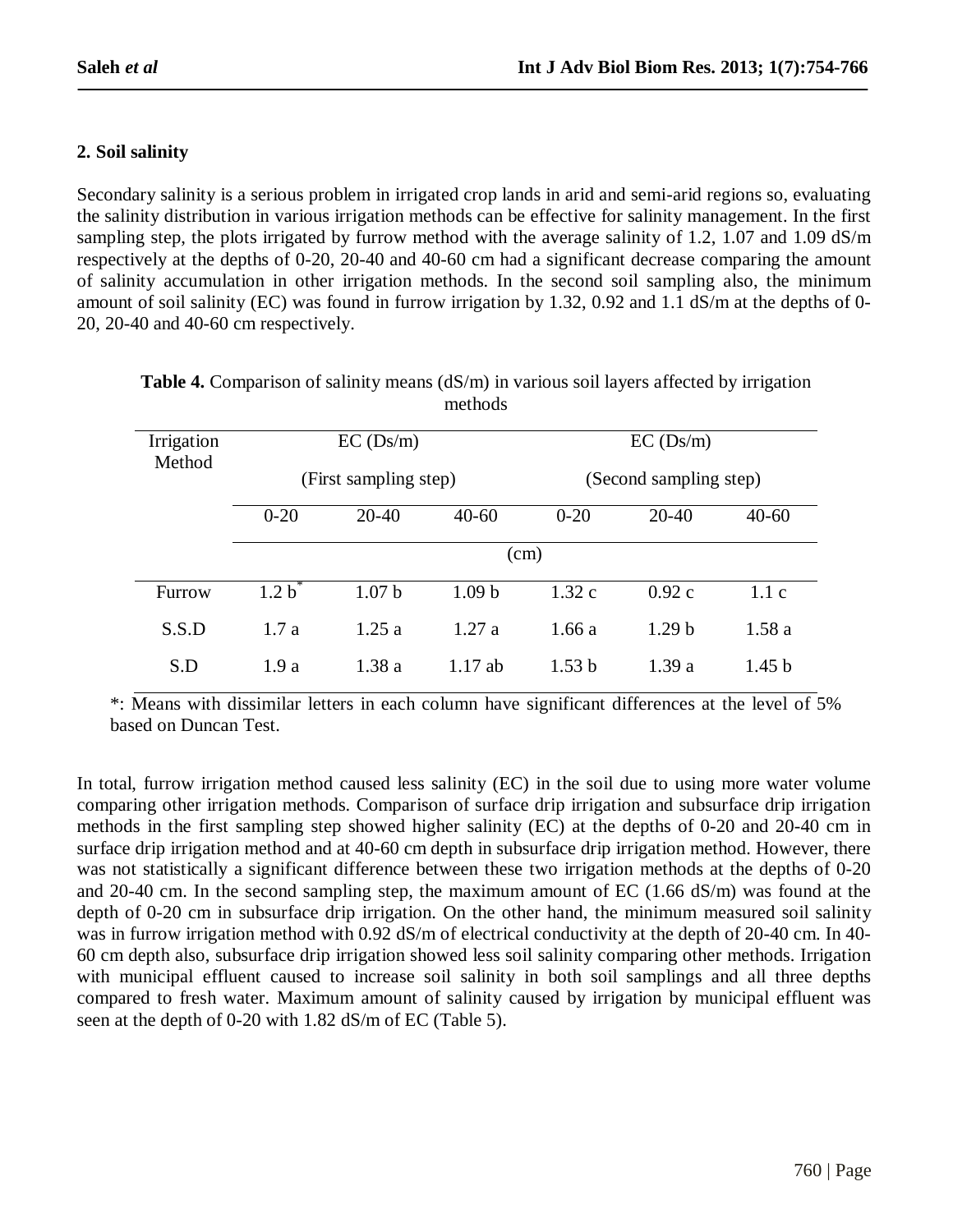| Type of  |                   | $EC$ (dS/m)      |                   | $EC$ (dS/m)<br>(Second sampling) |                   |                   |  |  |
|----------|-------------------|------------------|-------------------|----------------------------------|-------------------|-------------------|--|--|
| water    |                   | (First sampling) |                   |                                  |                   |                   |  |  |
|          | $0 - 20$          | $20-40$          | $40 - 60$         | $0 - 20$                         | $20-40$           | $40 - 60$         |  |  |
|          |                   |                  | (cm)              |                                  |                   |                   |  |  |
| Effluent | $1.82 a*$         | 1.57a            | 1.46a             | 1.6a                             | 1.3a              | 1.4a              |  |  |
| F. water | 1.38 <sub>b</sub> | 0.9 <sub>b</sub> | 0.89 <sub>b</sub> | 1.4 <sub>b</sub>                 | 1.08 <sub>b</sub> | 1.28 <sub>b</sub> |  |  |

**Table 5.** Comparison of salinity means (dS/m) in various layers of soil affected by water quality

\*: Means with dissimilar letters in each column have significant difference at the level of 5% based on Duncan Test.

Generally, regardless to irrigation method, irrigated plots by municipal effluent showed greater salt accumulation in all three studied depths. There was a significant interaction between irrigation methods and water quality treatments. The maximum soil salinity of interaction treatments was measured at the depths of 0-20 cm in a treatment including subsurface drip irrigation – municipal effluent with 1.97 and 1.78 dS/m of EC in the first and second soil sampling steps respectively. The minimum measured EC of interaction treatments was at the depth of 20-40 cm of a treatment including furrow irrigation – fresh water with 0.7 and 0.76 dS/m in the first and second sampling steps respectively (Table 6).

**Table 6.** Mean salinity in the soil layers for various components of the interaction of irrigation methods and water quality

| Evaluated         |                     | $EC$ (dS/m)           |           | $EC$ (dS/m) |                        |                  |  |
|-------------------|---------------------|-----------------------|-----------|-------------|------------------------|------------------|--|
| <b>Treatments</b> |                     | (First sampling step) |           |             | (Second sampling step) |                  |  |
|                   | $20 - 40$<br>$0-20$ |                       | $40 - 60$ | $0 - 20$    | 20-40                  | $40 - 60$        |  |
|                   |                     |                       |           | $\rm (cm)$  |                        |                  |  |
| Furrow-Effluent   | 1.5                 | 1.44                  | 1.41      | $1.39$ bc   | 1.07 <sub>b</sub>      | 1.27c            |  |
| Furrow-F.water    | 0.9                 | 0.7                   | 0.77      | 1.25c       | 0.76c                  | 0.9d             |  |
| SSD-Effluent      | 1.97                | 1.6                   | 1.55      | 1.78a       | 1.4a                   | 1.65a            |  |
| SSD-F.water       | 1.4                 | 0.9                   |           | $1.55$ ab   | 1.18 <sub>b</sub>      | $1.51$ ab        |  |
| SD-Effluent       | $\overline{2}$      | 1.67                  | 1.44      | $1.46$ ab   | 1.4a                   | $1.49$ ab        |  |
| SD-F.water        | 1.8                 |                       | 0.9       | $1.41$ bc   | $1.32$ ab              | 1.4 <sub>b</sub> |  |

\*: Means with dissimilar letters in each column have significant difference at the level of 5% based on Duncan Test.

As it can be found from achieved data in table (6) although initial soil salinity at different depths was approximately same, the amount of soil salinity at different depths changed after irrigating by effluent for a year due to higher salinity of municipal effluent comparing fresh water and using various irrigation methods. All treatments irrigated by municipal effluent became more saline than plots irrigated by fresh water at all three depths of soil samplings. Also, pressurized irrigation methods made soil more saline than furrow irrigation method.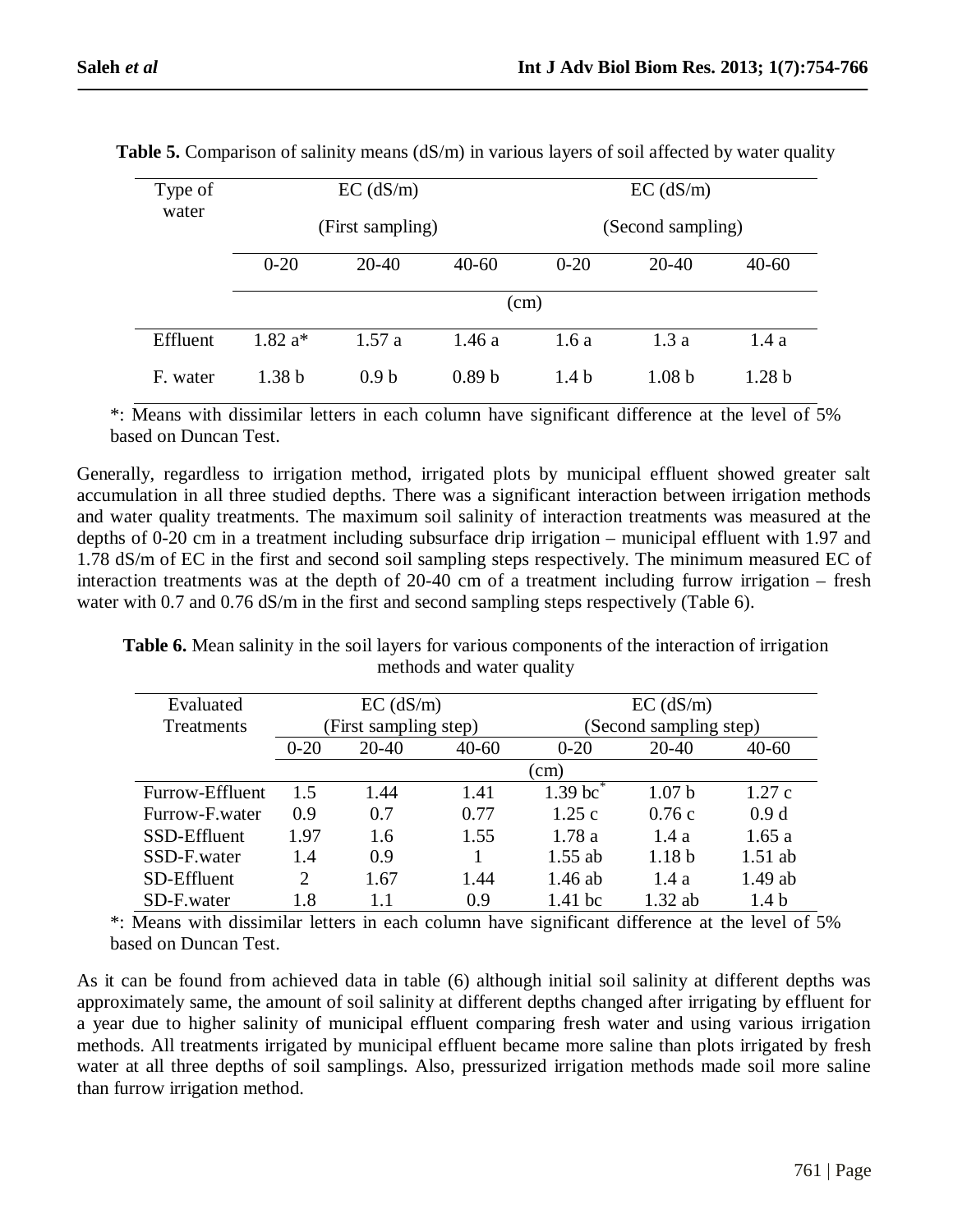As it is observed in figure (3) and figure (4), in all treatments and both soil sampling steps, salinity of soil surface (0-20 cm) was higher than deeper layers. These two figures obviously show the effect of using municipal effluent on soil salinity.



**Figure 3.** Soil salinity variations in various treatments and depths in the first soil sampling step



**Figure 4.** Soil salinity variations in various treatments and depths in the second soil sampling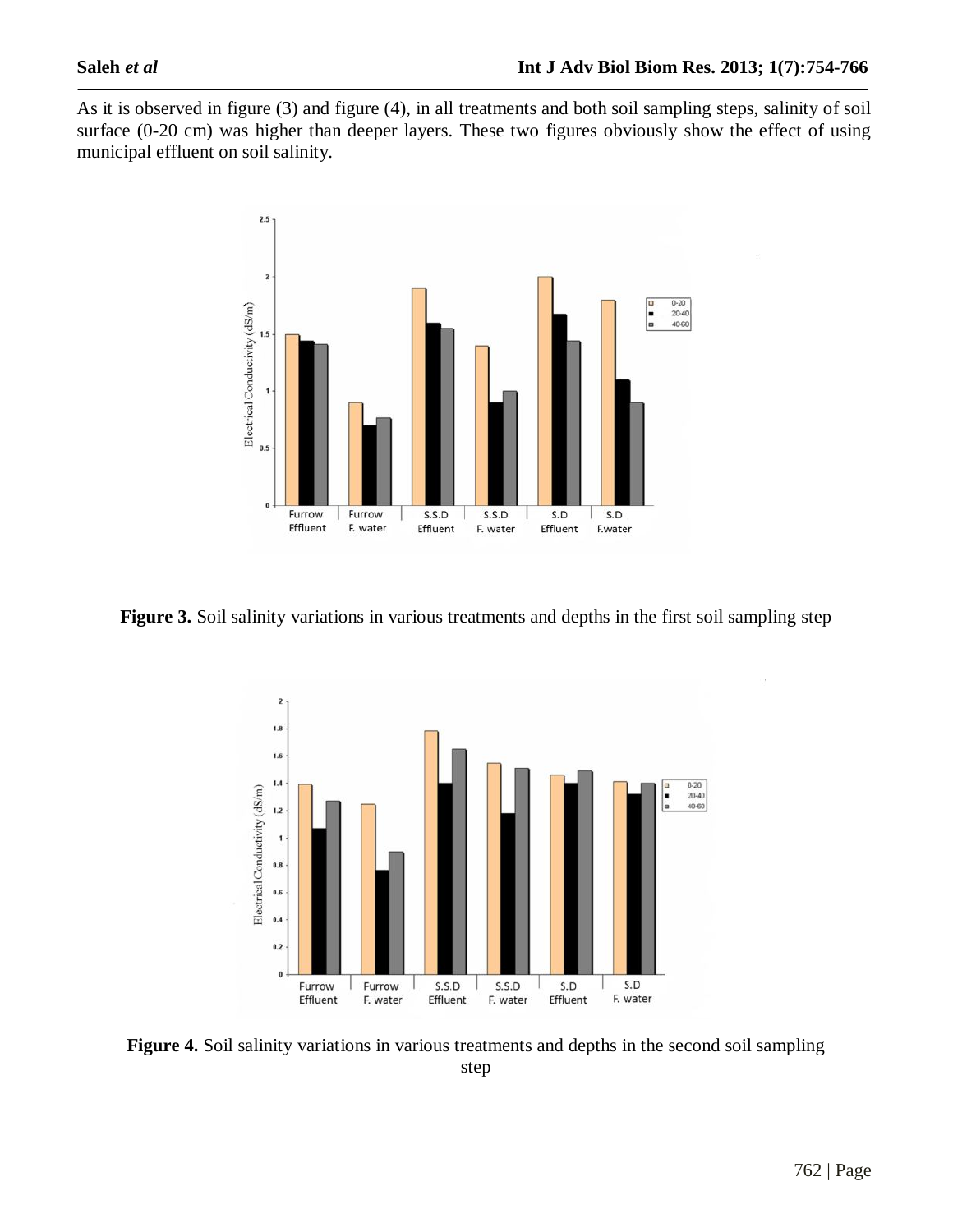### **3. Salinity distribution**

In subsurface drip irrigation method, the maximum amount of salinity was found at the distance of 30 cm from the dropper and at the depth of 0-20 cm. Lower salinity was seen closer to the dropper. Also, the minimum salinity was shown at the depth of 20-40 cm and in line with dripper. According to figure 5, the maximum amount of salinity was indicated on the soil surface.



Figure 5. Distribution of salinity in the soil profile in subsurface drip irrigation method

In surface drip irrigation method, the highest salinity was found at the depth of 0-20 cm (soil surface) (Figure 6) and with increasing distance from the dropper, soil salinity increases. In fact, there was more salinity at longer distances from droppers since, less leaching is occurred. In furrow irrigation method, the most value of salinity was obtained at the top of the heap of furrow (0-20 cm) (Figure 7). Also, the bottom of the furrow showed the lowest salinity.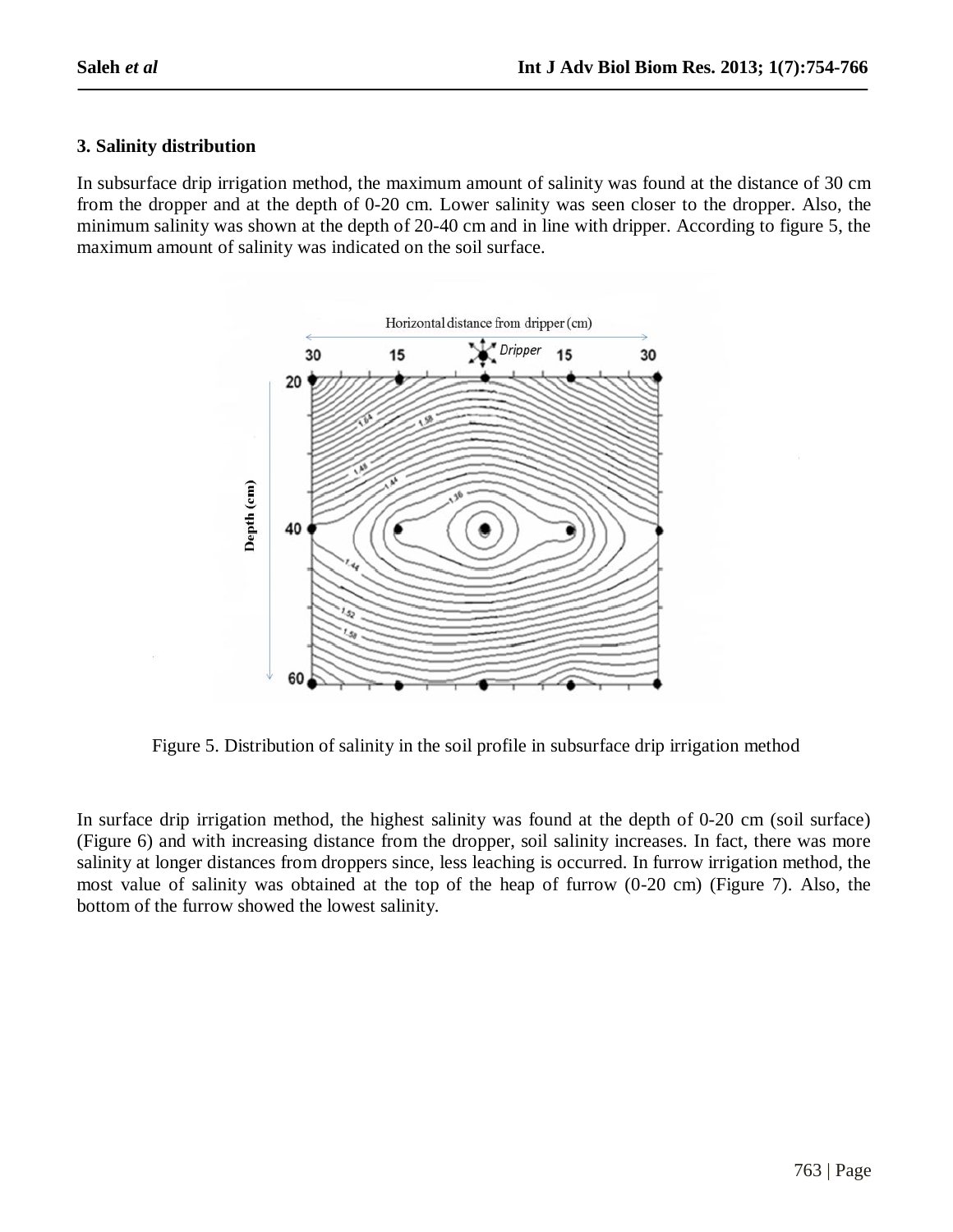

Figure 6. Distribution of salinity in the soil profile in surface drip irrigation method



Figure 7. Distribution of salinity in the soil profile in surface furrow irrigation method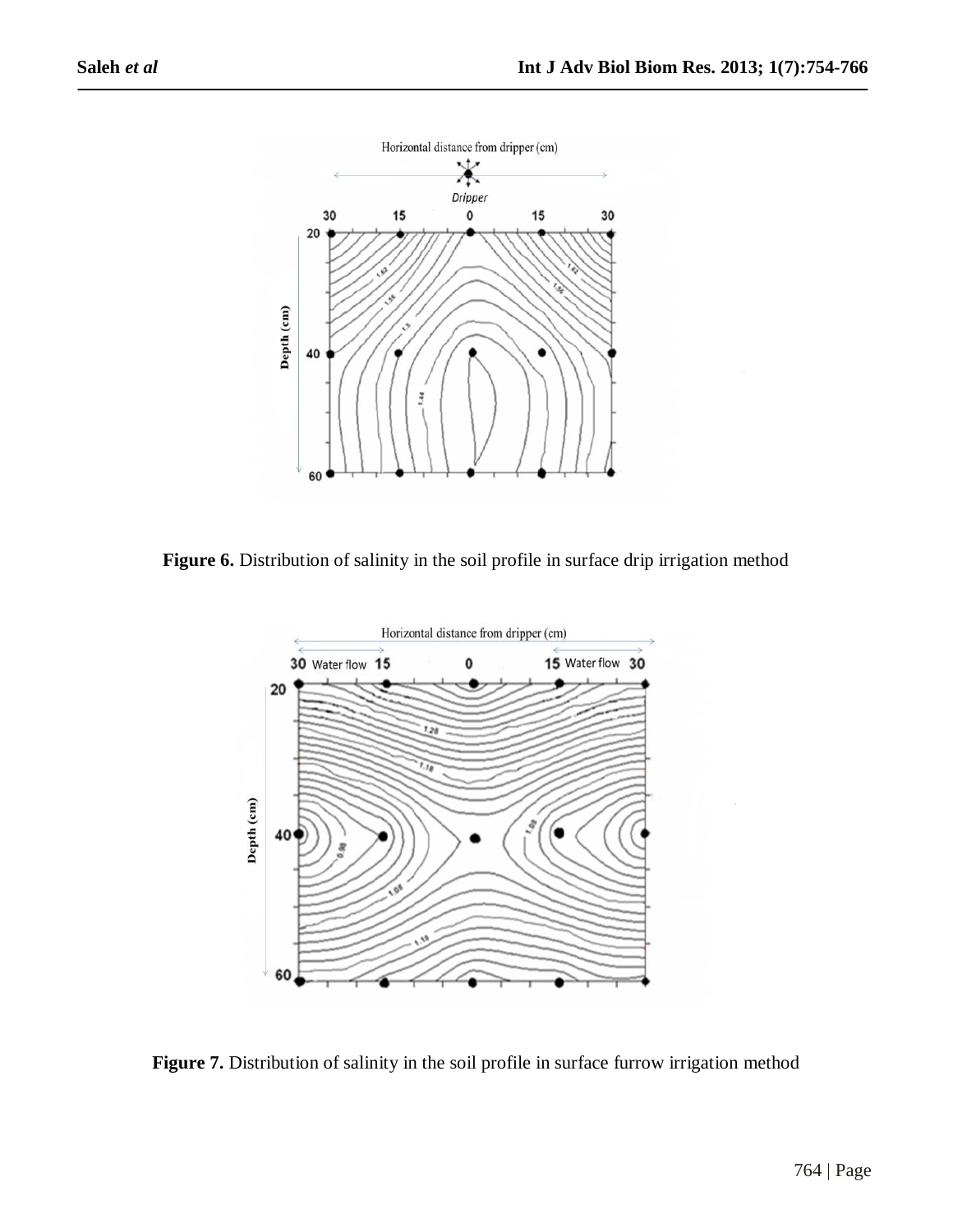With regard to the results of this study, some points in using wastewater effluent are recommended as below:

- In irrigation methods with relatively high efficiency, salt accumulation increases in soil surface due to reduction of water losses of depth that result in impossibility of leaching. Therefore, leaching operation by high quality waters while using effluent for irrigation is recommended particularly in pressurized irrigation methods.

- Groundwater level control is required when wastewater effluent is used due to probability of groundwater pollution.

- Environmental impacts of effluent must be considered and studied.

- Reducing the irrigation period and increasing the irrigation frequency are recommended because wastewater effluents have much higher salinity than fresh waters.

- In drip irrigation method, it is recommended to activate the irrigation system when rainfall is occurred. It can be effective to improve leaching.

- More researches on the accumulation of various elements in the soil and around the water source can reveal more facts about the use of effluent in irrigation.

#### **REFERENCES**

Abdel Gavwad, G., Arsalan, A. Kaadouri, F. (2005). The effect of saline irrigation water management and salt tolerant tomato varieties on sustainable production of tomato in Syria. *Agricultural Water Management*. 78, 39-53.

Bouri, S., Abida, H. Khanfir, H. (2008). Impacts of wastewater irrigation in arid and semi arid regions: case of Sidi Abid region, Tunisia. *Environmental Geology*. 53, 1421–1432.

Fernandez-Galvez, J., Clayton, J. A. R. and Aranzazu, P. (2010). Soil Quality as Affected by Wastewater Irrigation in a Semi-arid Agricultural Land. Challanges for soil management Book Series: *Advances in Geoecology*. 41, 63-70.

Genhua, N. and Raul, C. (2010). Growth and Physiological Responses of Landscape Plants to Saline Water Irrigation: A Review. *Hortscience*. 45 (11), 1065-1609.

Hassanli, A. M., Ahmadirad, S. and Beecham, S. (2009). Evaluation of the influence of irrigation methods and water quality on sugar beet yield and water use efficiency. *Agricultural Water Management*. 97, 357–362.